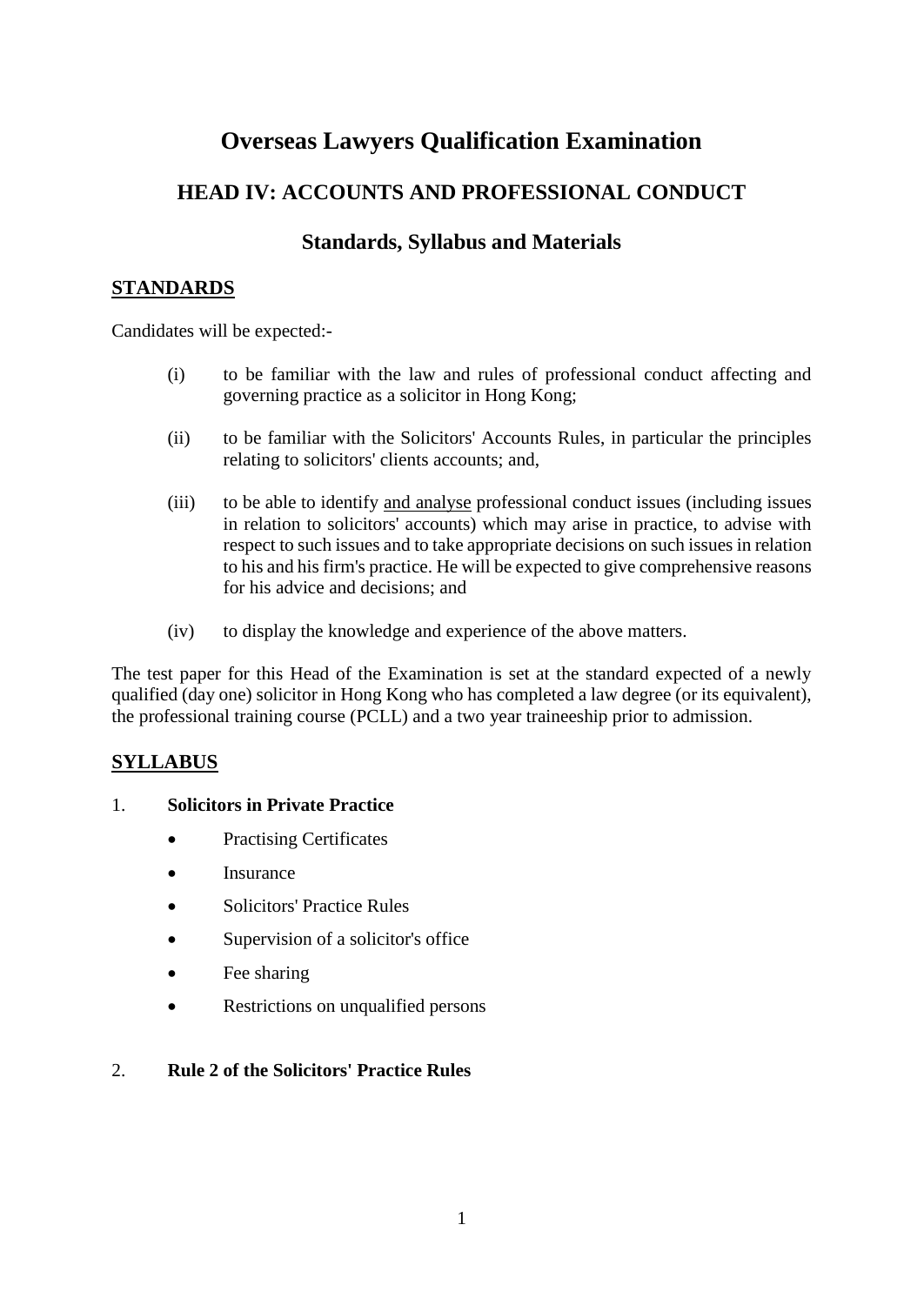#### 3. **Obtaining Instructions**

#### • **Solicitors' Practice Promotion**

- (a) The Solicitors' Practice Promotion Code
- (b) Unacceptable Practice Promotion
- (c) Recovery agents

#### 4. **Money Laundering**

- Practice Direction P
- The Organized and Serious Crimes Ordinance (Cap 455)
- The Anti-Money Laundering & Counter-Terrorist Financing Ordinance (Cap 615)

#### 5. **Fees**

- Duty to inform client
- Estimates and agreed fees
- Increase of fees during retainer
- Interim bills
- Bills of costs and disbursements
- Taxation of costs
- Recovery of fees
- Overcharging and unreasonable fee arrangements
- Payments on account of costs and disbursements
- Maintenance, champerty and contingency fee arrangements

#### 6. **Retainer**

- Accepting instructions; form and contents of retainer
- Rule 5D letters in criminal cases
- Express and implied retainers; the quasi-client
- Grounds upon which solicitor must decline retainer
- Solicitor limiting liability in the retainer
- Professional and common law duties owed to client during retainer
- Duty to advise on legal aid
- Settlement of actions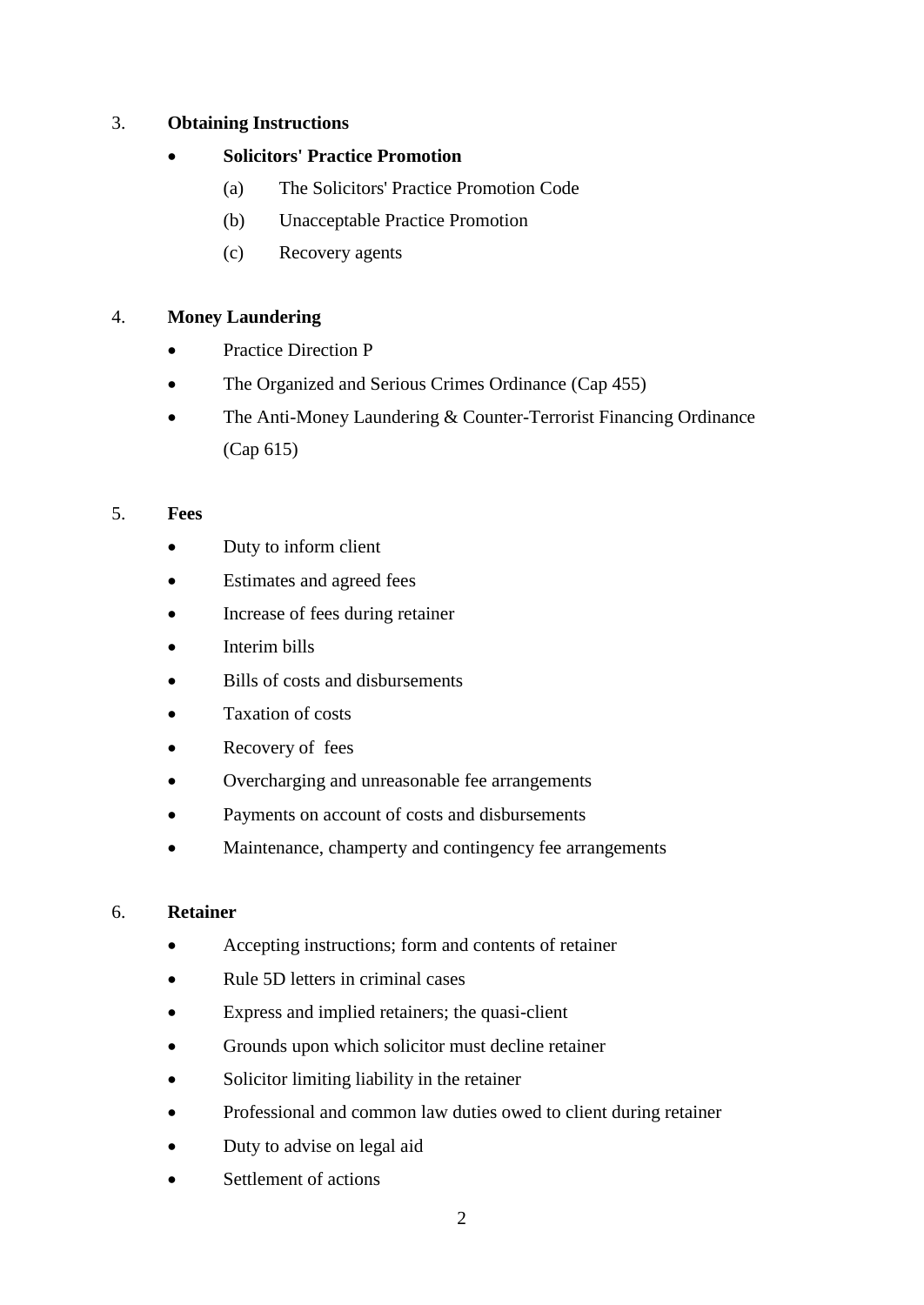- Instruction of advocates
- Termination of retainer
- Solicitor's retaining lien

### 7. **Competence and Quality of Service**

- Duty to act competently
- Claims against a solicitor
- Law Society enquiries and investigations

#### 8. **The Fiduciary Duty**

- Making secret profit
- Gifts from clients
- Lending to clients and borrowing from clients
- Purchasing property from clients
- The approach of the courts to breach of fiduciary duty

#### 9. **Confidentiality and legal professional privilege**

- The duty of confidentiality
- Joint retainers and the duty of disclosure
- Solicitor joining new firm
- Confidential documents sent to other party by mistake
- Legal professional privilege
	- (a) Solicitor client advice privilege
	- (b) Litigation privilege
	- (c) Solicitor's duty to protect client's privilege
- The approach of the courts to protecting breach of confidentiality and legal professional privilege

#### 10. **Conflicts of Interest**

- Conflict between joint clients
- Conflict between two present clients
- Conflict between client and former client
- Solicitor's duty to decline instructions where there is a conflict of interest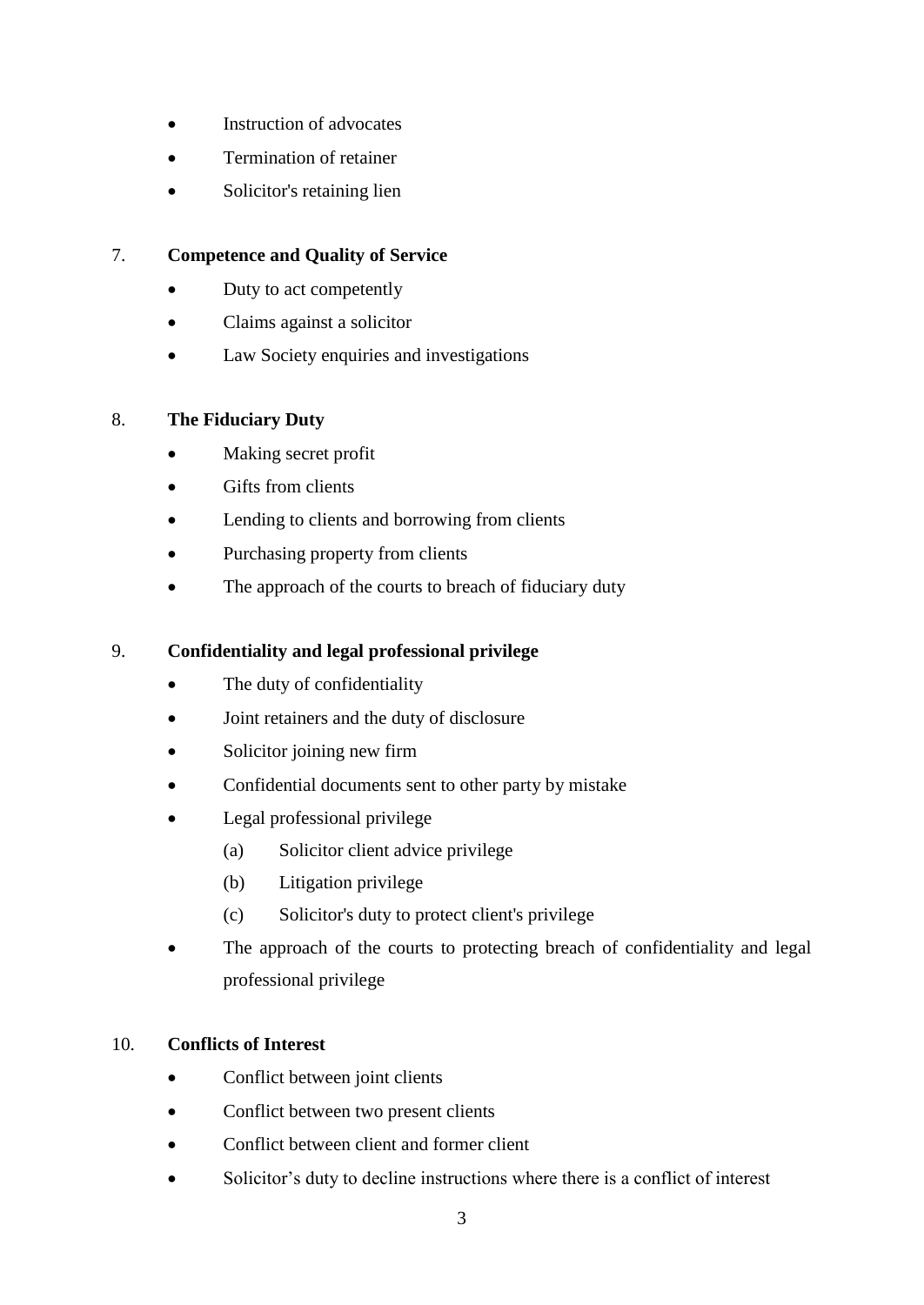- Conveyancing transactions Rule 5C, Solicitors' Practice Rules
- The approach of the courts to conflict of interest

## 11. **The Litigation Solicitor**

- The solicitor as advocate in civil and criminal cases
- Duties to the client
- Duties to the Court before trial
- Duties with respect to affidavits, affirmations and statutory declarations
- Duties to Court when presenting case
- Solicitor's duties in respect of his own and the other party's witnesses
- Duty during examination-in-chief and cross-examination
- Duty not to mislead or deceive the Court
- Duty where solicitor believes client is deceiving the Court or committing perjury
- Duty where client confesses his guilt to solicitor before or during trial
- Conferences with client and advocates
- Settlement of proceedings

## 12. **Relations with other Solicitors**

- Contact with the other solicitor's client
- Reporting misconduct

#### 13. **Relations with the Bar**

- Instructing barristers
- Court attendances
- Responsibility for paying barrister's fees

## 14. **Relations with Third Parties**

- Duty of fair dealing
- Dealing with unrepresented parties
- Taking oaths, affirmations and declarations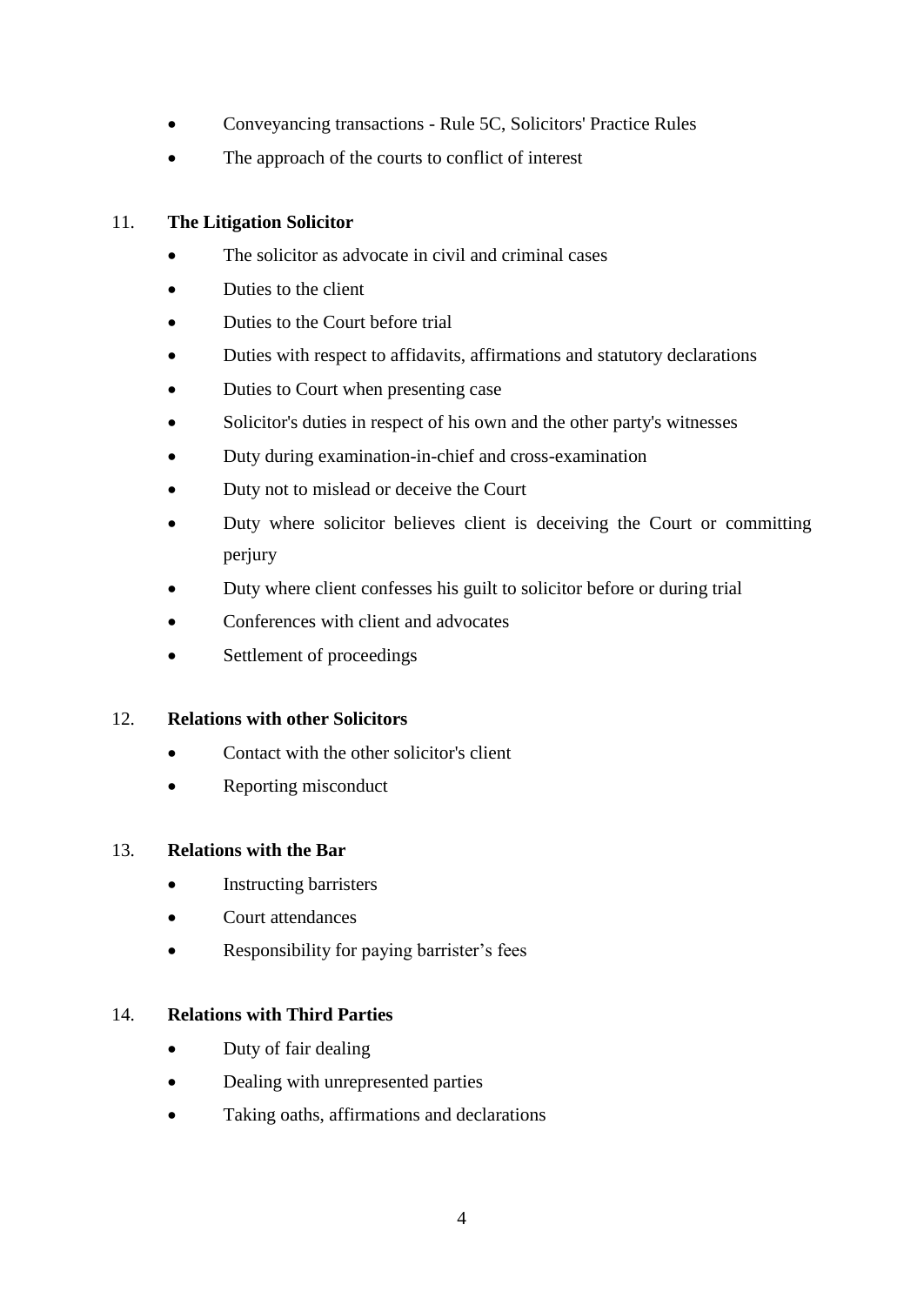#### 15. **Professional Undertakings**

- What constitutes a professional undertaking
- Giving and receiving professional undertakings
- Construction of professional undertakings
- Breach of professional undertakings
- Undertakings as to costs
- Undertakings in conveyancing transactions
- Enforcement of professional undertakings

#### 16. **Discipline**

- Powers and role of the Law Society of Hong Kong
- Solicitors' Disciplinary Tribunal

#### 17. **Solicitors' Accounts**

- Client account (management and use of funds therein)
- Firm account (management and use of funds therein)
- Solicitors accounts generally (including relevant Rules and Practice)
- Clients instructions as to funds and duties in respect thereof
- Handling of mixed moneys

#### 18. **Law Society's Code of Advocacy for Solicitor Advocates**

Candidates WILL NOT be examined on the Code of Advocacy for Solicitor Advocates.

## **MATERIALS**

- The Hong Kong Solicitors' Guide to Professional Conduct
- The Legal Practitioners Ordinance and all subsidiary legislation
- The Solicitors' Accounts Rules
- Manual on Solicitors' Accounting
- The Solicitors' Practice Promotion Code
- The Practice Directions 1990 as amended from time to time
- The Code of Conduct of the Bar